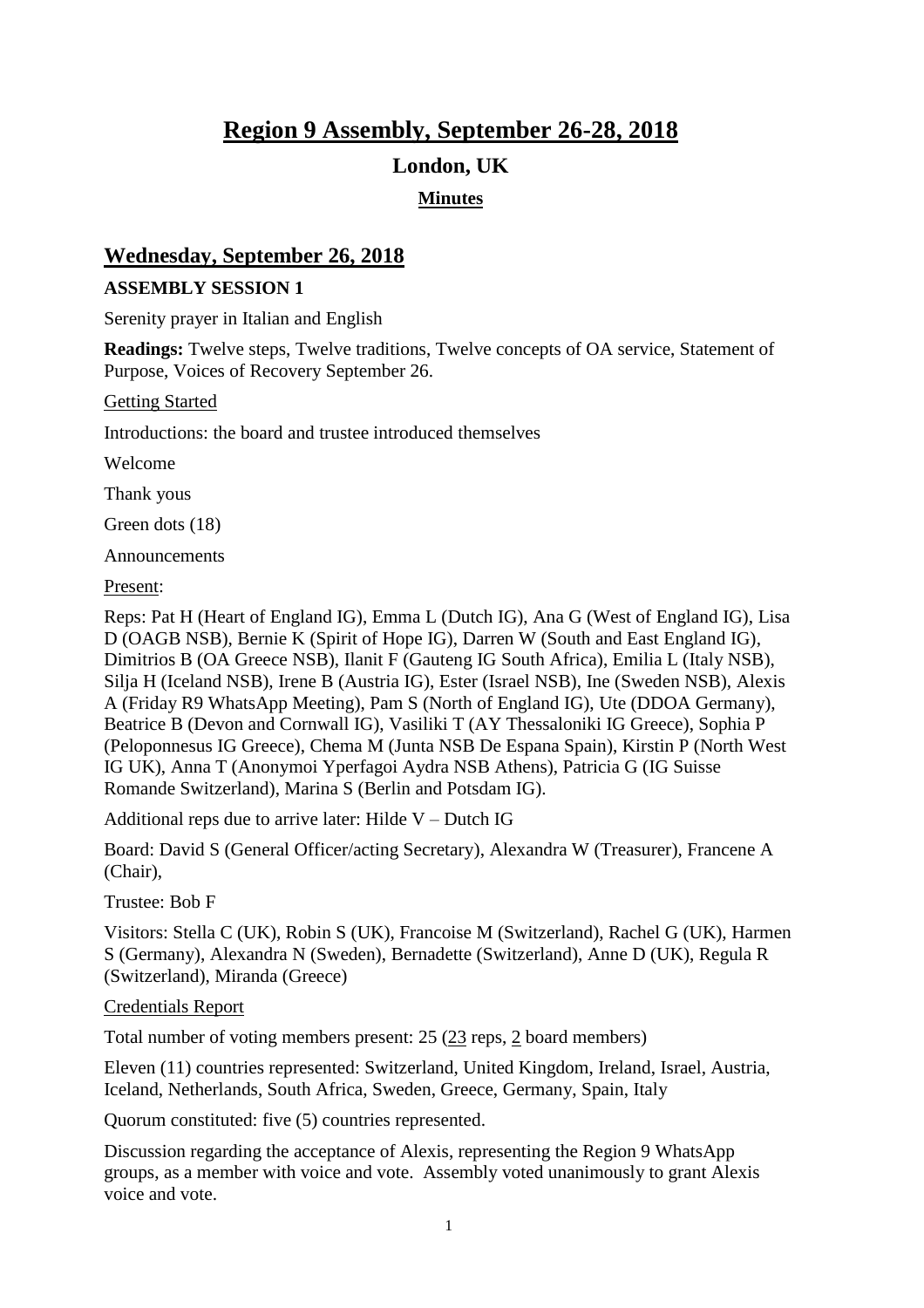Secretary moved the credentials report is accepted as presented. Seconded.

Credentials report accepted and adopted as presented.

#### **Business Basics**

Assembly Overview & Process

Francene explained the use of the binder, the elections procedure and the agenda for the Assembly, including an explanation of upcoming informal sessions.

*Session closed with serenity prayer in Hebrew and English*

**-------------------------------------------**

#### **ASSEMBLY SESSION 2**

*Session opened with serenity prayer in Greek and English*

Getting to Know Each Other

Speed dating was fun.

*Length of abstinence count: 298 years amongst those present at the Assembly*

Workshop 1 – R9 Budget Workshop

Alexandra provided explanations and led the discussion about the budget. More discussion tomorrow about Prudent Reserve and possible budget Surplus, which will determine the amount of money available for the next couple of years.

*Part 2 of this session opened with serenity prayer in German and English*

Workshop 2 – Service Body Strengths and Struggles

Summary of things which are working well in the various intergroups. See **Appendix 1** for summary of this workshop.

# **THURSDAY, September 27th, 2018**

#### **ASSEMBLY SESSION 3**

*The session opened with serenity prayer in Welsh and English*

Voices of Recovery for September 27<sup>th</sup> read.

Announcements from the Chair.

Current eligible voters:  $25$  reps  $+ 2$  board members

Agenda Approval

The revised agenda was approved by unanimous consent.

Adoption of Ground Rules

Approved by unanimous consent.

Approval of the 2017 Assembly Minutes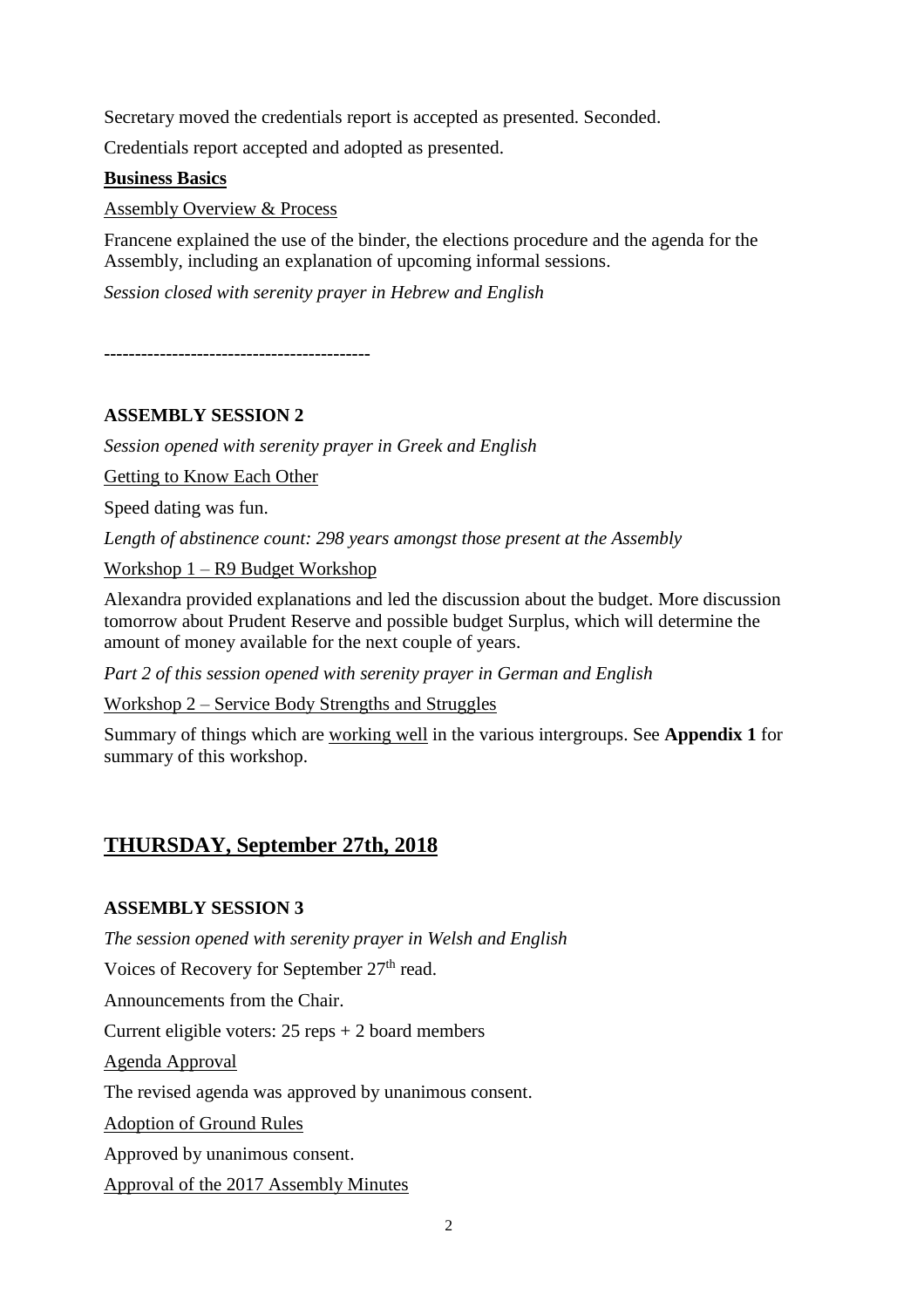Approved by unanimous consent (no amendments).

Appointment of the Minutes Approval Committee

Ester, Hilde and Lisa were appointed to join the minutes approval committee.

Timekeeper & Timing

Ilanit was appointed as timekeeper.

--------------------------

Questions Arising from Reports:

Chair, Secretary (Ewa not present at Assembly), Treasurer, General Officer, Trustee and PI Chair all presented written reports (in the binder).

Attached, **Appendix 2**, is an addendum to the Trustee's report which was handed out to the Reps. The Trustee was asked about Bariatric surgery focused meetings and possible changes of the serenity prayer.

The Board of Trustees recently allowed the addition of "Bariatric surgery" as a possible meeting focus. Even though bariatric surgery is still considered an outside issue, the change was made so that members can refer to it in shares in a safe environment.

Bob, our Trustee, clarified that the Serenity Prayer is in the public domain and we have no control over who changes and who translates it. It is recommended, in the name of unity, to keep the commonly used version for all meetings.

-----------------------------

Explanation by the Chair regarding a "Consent Agenda", and informal discussion, with questions and answers, about the motions.

Discussion:

There were questions and explanations regarding the various motions.

 $-$ 

#### **New Business Motions**

Summary of the New Business Motions:

NBM 1, through to NBM 6 will be considered part of the Consent Agenda.

• NBM 1

Proposal to amend Bylaws "Article XII - Amendments to The Bylaws", ensuring proposals are only sent by service bodies, not individuals.

• NBM 2

Proposal to amend Bylaws "Article VII – Composition of Region 9 Board", and "Article IX – Committees", removing references to Finance and Budget Committee.

• NBM 3

Proposal to amend Bylaws "Article IX – Committees", and "Article X – Financial Structure", to make Banker position a permanent one.

 $\bullet$  NBM 4

Additional proposal to amend Bylaws "Article IX – Committees", and "Article  $X -$ Financial Structure", to make Banker position a permanent one.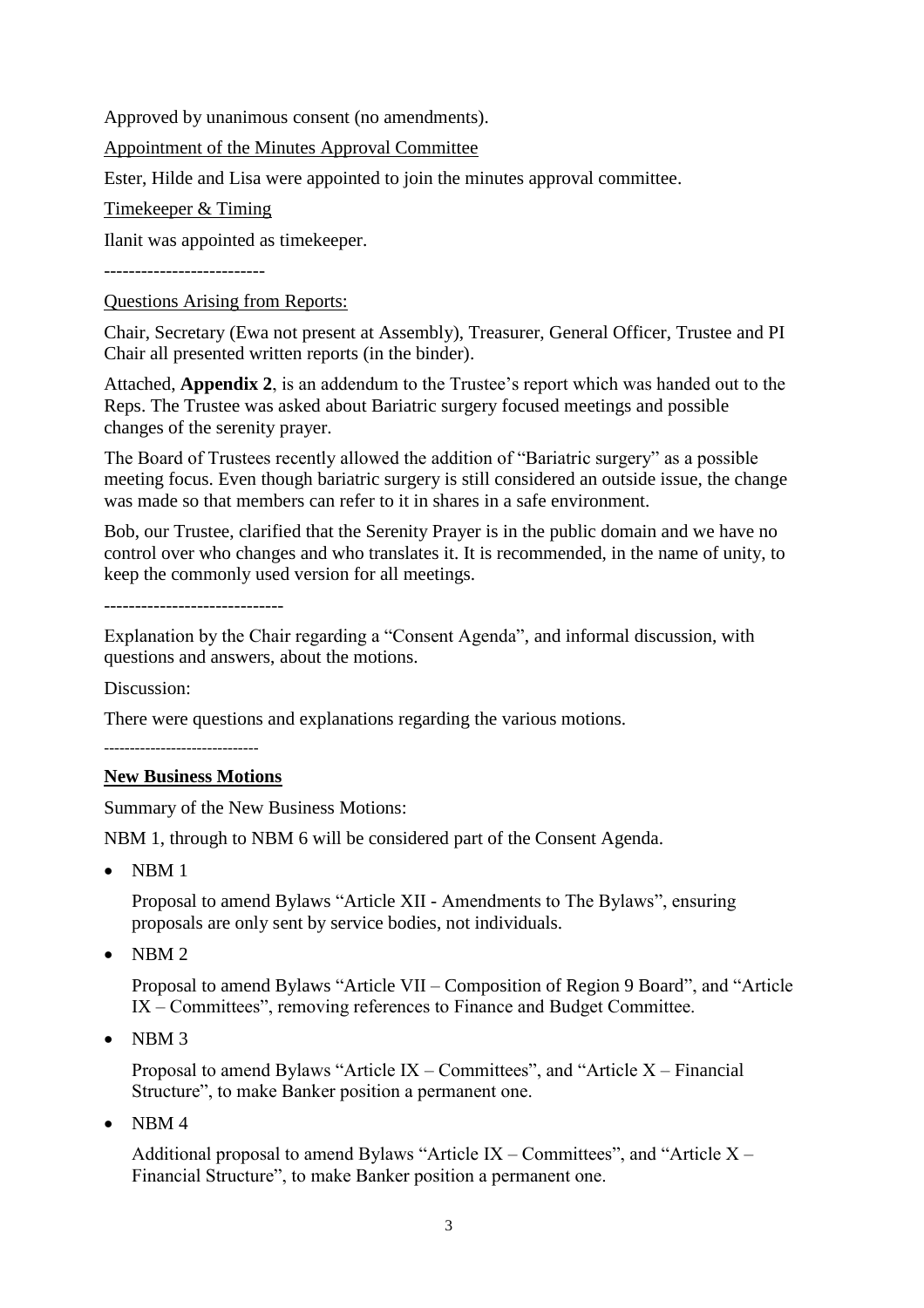• NBM 5

Proposal to amend Bylaws "Article XII – Amendments to The Bylaws", regarding adopting changes to our Bylaws as a result of WSBC adopted amendments.

• NBM 6

Proposal to amend Bylaws "Article  $X - F$ inancial Structure", regarding the definition of "Standard Costs" and the setting of the prudent reserve.

Decision: NBM 6 is pulled from the consent agenda. Ester and Ana G will be preparing an amendment to this motion (see **Appendix 3**).

------------------------------

The consent agenda, consisting of New Business motions 1, 2, 3, 4 and 5 was voted upon and adopted. As these motions all involve changes to our Bylaws, a 2/3 majority was required to pass. (See **Appendix 4**)

----------------------------

#### **Proposal 7**

Motion to present at WSBC: To allow participation of virtual intergroups in a land-based region, in addition to the virtual region.

There was discussion separately about this motion.

There were 2 people speaking FOR, 1 person spoke CON.

There were questions and discussion. The Chair reminded the Assembly that all motions sent to WSBC are subject to review by at committee of Trustees, and that the wording may be altered slightly.

The majority voted FOR this motion as presented. (**Appendix 5**)

-----------------------------

----------------------------------

## **ASSEMBLY SESSION 3 – part 2**

*Session opened with serenity prayer in Swedish and English.*

Budget presentation and vote: Alexandra presented figures of contributions forwarded to WSO on behalf of R9 service bodies, totaling about £6,400.

Alexandra presented some options for determining prudent reserve.

The amended Budget for 2018-2019 was adopted as amended (Column E) (see **Appendix 6**)

The provisional 2019-2020 budget was approved as presented (see **Appendix 6**)

-----------------------

Presentation regarding the proposal for restructuring the OA Board of Trustees (The revised proposal will be presented at WSBC 2019).

Reps provided feedback on this presentation on special forms created for this purpose.

*Session closed with serenity prayer in Icelandic and English*

-------------------------------------

## **ASSEMBLY SESSION 4**

*Session opened with the Serenity prayer in German and English*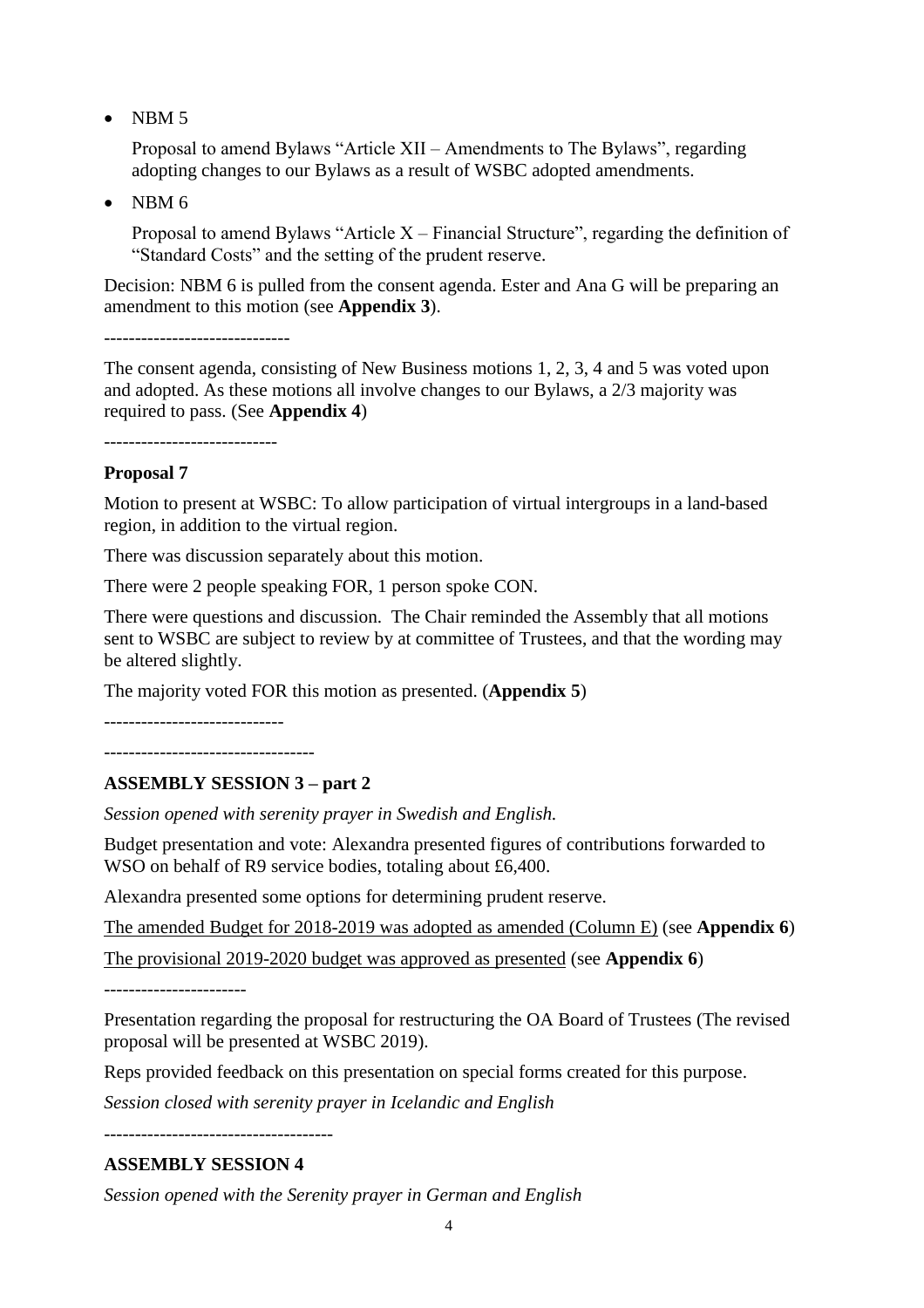Discussion/comments about BOT restructuring presentation.

#### **New Business Motions (continued)**

NBM 6

Proposal to amend Bylaws "Article  $X - F$ inancial Structure", regarding the definition of "Standard Costs" and the setting of the prudent reserve.

An amendment was received for this motion – presented by Ana G. Amendment seconded by Ester.

Ana spoke FOR the amendment. Nobody spoke AGAINST the motion.

There were questions that were answered by the Chair.

*The Assembly voted FOR the amendment, and the amended motion will now be debated.*

The amended motion was opened for debate.

A second amendment was presented by Ana G, seconded by Alexis.

A third amendment was presented by Lisa, and seconded by Ana G.

The third amendment was debated, voted upon and adopted.

Debate was then held on the second amendment.

The second amendment was presented by Lisa, and seconded by Ana G.

The main motion was then voted upon and adopted as amended (all 3 amendments) (see **Appendix 3** for adopted motion).

---------------------

The Chair mentioned the idea of remote attendance at Assembly. If you're interested, then please contact David.

Visitors are asked to confirm their name/country with David.

"Conflict Resolution Worksheet" was displayed by the Chair, and is attached as **Appendix 7**. The Chair spoke about the importance of "chain of communication". It's important to ask questions of the next level before jumping to the end of the structure.

David spoke about service coordinator positions available – a sign up list was sent around.

7<sup>th</sup> Tradition basket was passed around.

*Session closed with serenity prayer in Greek and English*

After the break:

*Session opened with the Serenity prayer in Spanish and English*

Committee Meetings

- Translations
- Public Information
- General Committee

Francene spoke about serving on committees in general, and in the General Committee in particular.

Hilde and Ester spoke about what the PI and Translations committees did in the last year.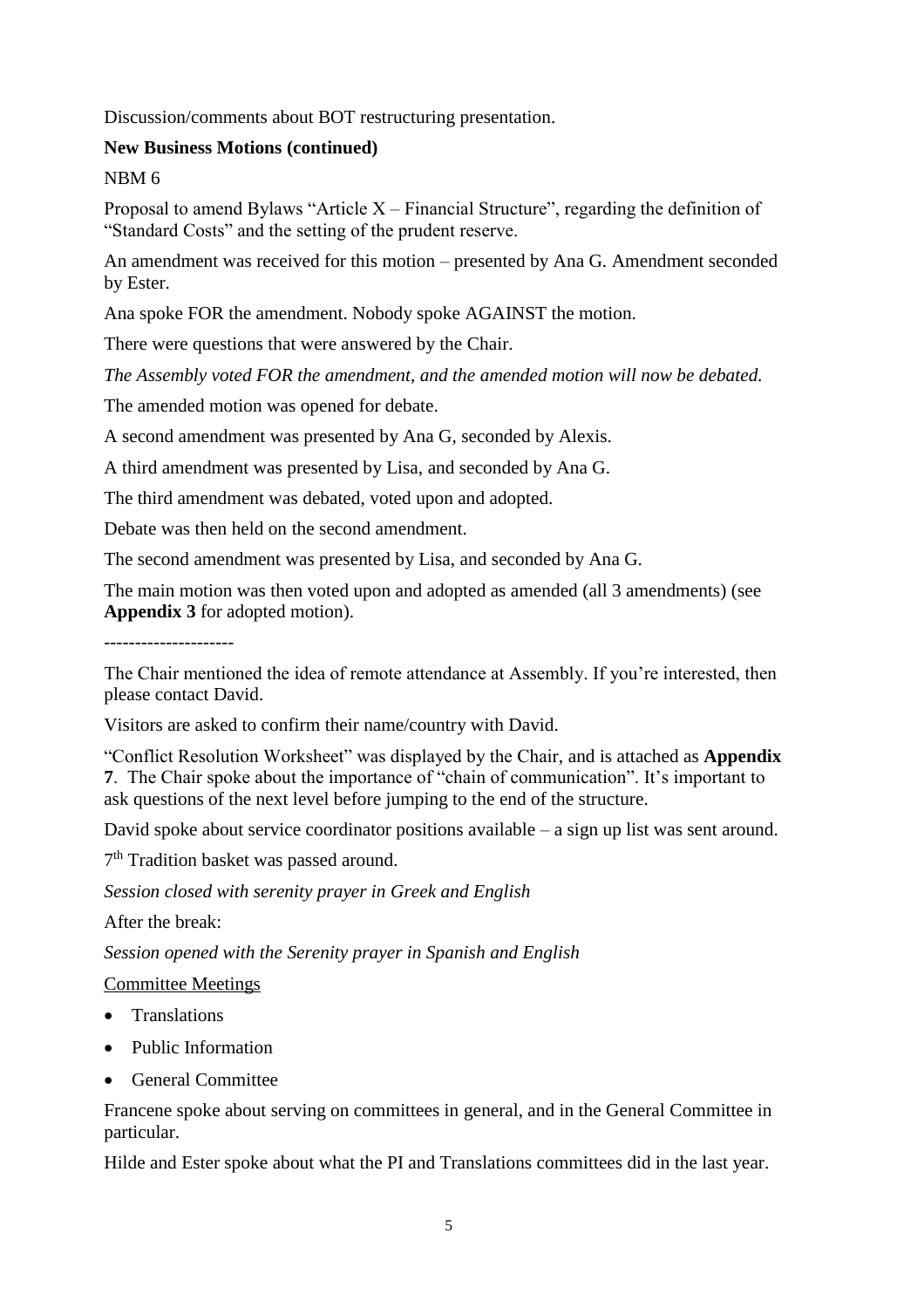General Purpose Statement, Setting Goals, Tasks. Forms were provided for each of the committees to complete as part of planning for the coming year.

**-------------------**

# **Thursday Evening**

*Session opened with the Serenity prayer in Russian and English*

**Translations workshop**. Handout from Bob regarding a memo from the World Service Office of OA, which refers to the referencing of OA literature in our translations is attached as **Appendix 8,** and the Translations Workshop questions are attached as **Appendix 9**.

----------------------------------

**Sanity with Service workshop,** lead by David, General Officer. See **Appendix 10** for questions and **Appendix 11** for the results.

*Session closed with serenity prayer in Afrikaans and English*

# **FRIDAY, September 28th, 2018**

## **ASSEMBLY SESSION 5**

*Voices of Recovery from September 28th was read.*

*Session opened with the Serenity prayer in Dutch and English*

Announcements: R9 GDPR committee will meet on Saturday 4.00 pm at Board bungalow. Everyone is welcome.

Francene highlighted the new "What is OA About" page on oa.org.

#### **Committees (continued). Reporting Goals & Tasks for 2018-19**

#### **Committee 1: Translations**

Committee Members: Chema (Chair), Ine, Ester, Alexandra (Sweden), Stella, Anna T, Francoise (Switzerland), Bob.

#### Action Items

- Strengthen communications (French literature issue).
- Provide translations in real-time at Assembly.
- Advise Service Bodies to translate 12&12 as a package (not just the 12&12 book).
- Encourage reps from non-English speaking service bodies to come to assemblies.
- Remind Service Bodies that funds are available in R9 and WSO for translating (letter)
- Video from WSBC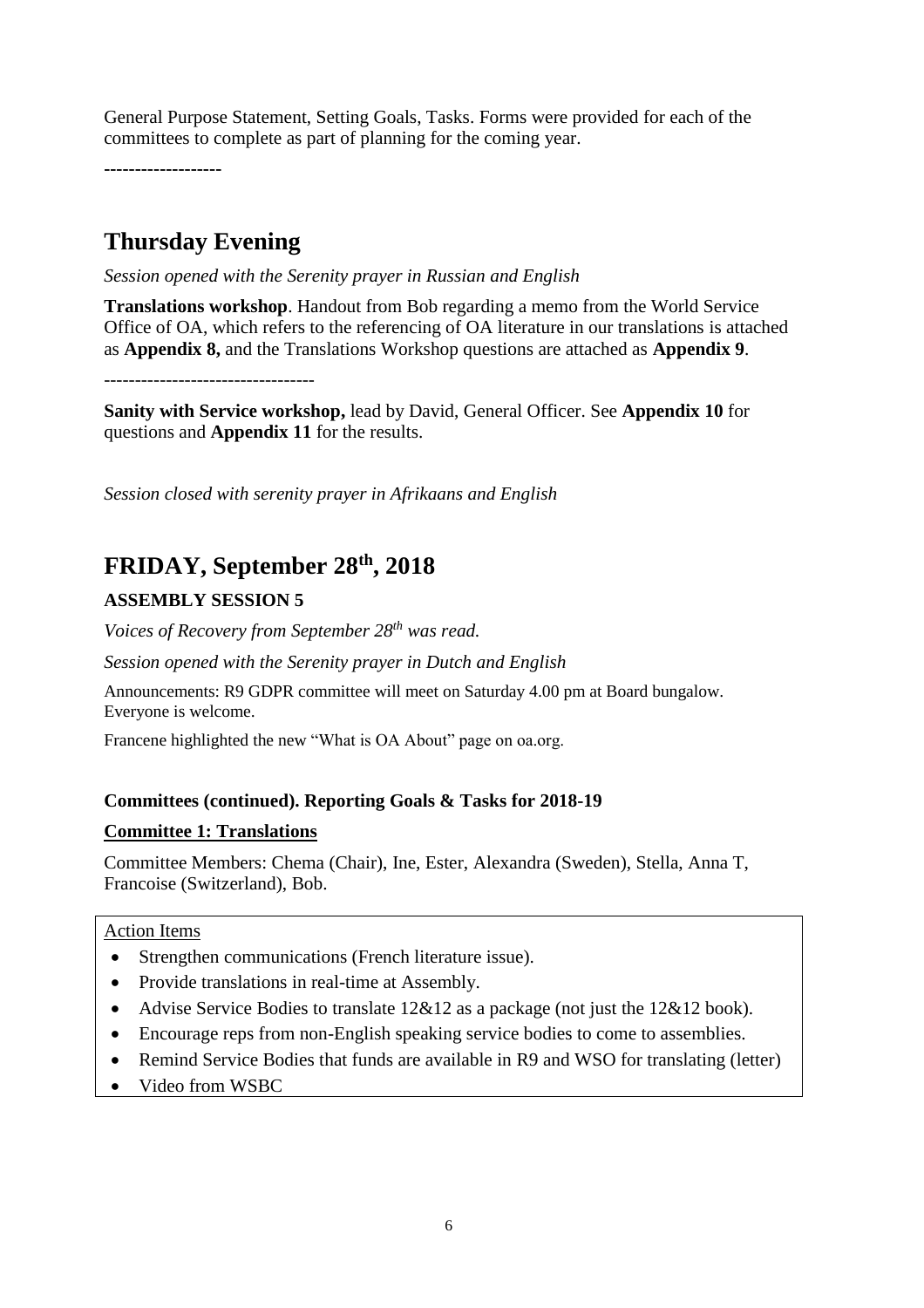## **Committee 2: Public Information**

Committee Members: Hilde (Chair), Silja, Vasiliki, Pat, Ana G, Emma, Kirstin, Alexis, Marina, Ute, Ilanit, Regula, Anne

#### 3 subcommittees

- 1. Research/Viability and needs of teens Ilanit (liaison), Regula, Anne
- 2. Recovery stories from healthcare professionals Silja (liaison), Vasiliki, Pat, Ana G
- 3. Podcasts ESH with regards to PI service Emma (liaison), Kirstin, Alexis, Marina, Ute

| Goals                                                                                                            | <b>Action Items</b>                                                                          |
|------------------------------------------------------------------------------------------------------------------|----------------------------------------------------------------------------------------------|
| 1. Research viability and needs of teens.                                                                        | Approach social workers in schools                                                           |
|                                                                                                                  | Contact Alateen and attend meetings<br>$\bullet$                                             |
|                                                                                                                  | Find out legal ramifications.                                                                |
|                                                                                                                  | Connect with dieticians familiar with<br><b>OA</b>                                           |
|                                                                                                                  | Connect with psychiatrists familiar with<br>teen eating disorders.                           |
| 2. Develop a programme for teens and get<br>feedback.                                                            | Speak to educators                                                                           |
|                                                                                                                  | Look at existing eating disorder school<br>programmes                                        |
|                                                                                                                  | Design a programme                                                                           |
|                                                                                                                  | Present at R9 Assembly next year.<br>$\bullet$                                               |
| 3. Collect and share OA recovery stories<br>from recovering healthcare professionals<br>who are also OA members. | Ask members for stories                                                                      |
|                                                                                                                  | Compose draft for requests (already<br>done)                                                 |
|                                                                                                                  | Receive, proofread, edit                                                                     |
|                                                                                                                  | If possible, post to R9 website                                                              |
|                                                                                                                  | Make available for local use, access to<br>professionals who are NOT members of<br><b>OA</b> |
| 4. Podcasts, lead shares, PI Information on<br>R9 website.                                                       | Upload podcasts to R9 website and<br>$\bullet$<br>other websites in the region.              |
|                                                                                                                  | ESH from WhatsApp meeting shares -<br>$\bullet$<br>podcasts                                  |
| 5. Workshop                                                                                                      | Workshop based on Recovery Roadmap<br>(WSBC 2018) for R9 Assembly 2019                       |
|                                                                                                                  |                                                                                              |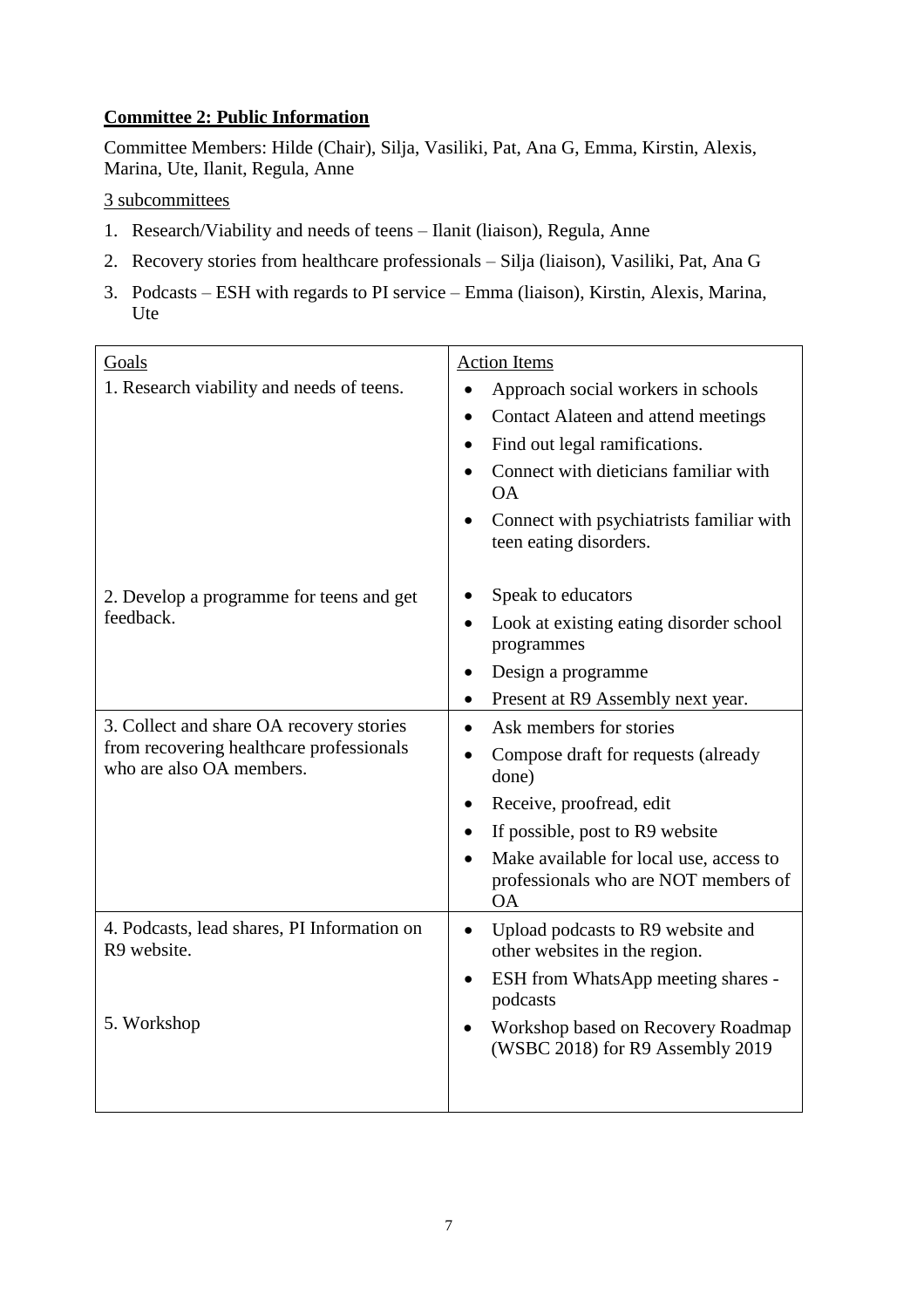#### **Committee 3: General Committee**

Committee Members: Bernie (Chair), Sophia, Robin, Irene, Dimitris, Miranda, Patricia, Bernadette, Rachel, Emilia, Stella, Lisa, Darren

| Goals                                                                                                      | <b>Action</b> Items                                                                    |
|------------------------------------------------------------------------------------------------------------|----------------------------------------------------------------------------------------|
| 1. New meeting letter.<br>Twinning and raising awareness of the<br>2.<br>12 Step workshop and study guide. | Draft information letter for new OA<br>meetings/ Groups to committee to be<br>updated. |
|                                                                                                            | Create a WhatsApp group to exchange<br>$\bullet$<br>ideas                              |
|                                                                                                            | Twinning with another member at this<br>$\bullet$<br>assembly (support in service)     |
|                                                                                                            | WSBC motion to separate 4th step                                                       |
|                                                                                                            | inventory section of the guide as a<br>separate booklet (downloadable)                 |

*Session closed with serenity prayer in Afrikaans and English*

**--------------------------------**

After break:

*Session opened with the Serenity prayer in French and English*

#### **Election of Service Positions**

Explanation from chair regarding elections. Francene explained that individuals can nominate others or nominate themselves. We do not have a Trustee nominee to be affirmed at Assembly. The entire region is asked to help identify possible candidates for this position. Francene explained the process in the case where we are unable to identify a candidate, a process that was undertaken last year, resulting in Bob being appointed for 1 year.

All voting will be conducted by written ballot.

#### **R9 Treasurer** (2-year term)

Alexandra was nominated and accepted the nomination.

Alexandra spoke for 2 minutes about her interest in being Treasurer for 2 years.

There were some questions for Alexandra.

Alexandra received 27 yes votes, 0 no votes, and 0 invalid/abstain votes

Alexandra was elected as Treasurer.

#### **R9 Secretary** (2-year term)

Call for nominations: Several members were nominated but declined.

The Chair (incl. Board and Trustee) will now have to appoint someone to fill in until next year.

The nominees who declined were asked to give some reasons why they declined, to try and learn from their reasons to help find someone who would be willing.

Bea was nominated, and she accepted the nomination.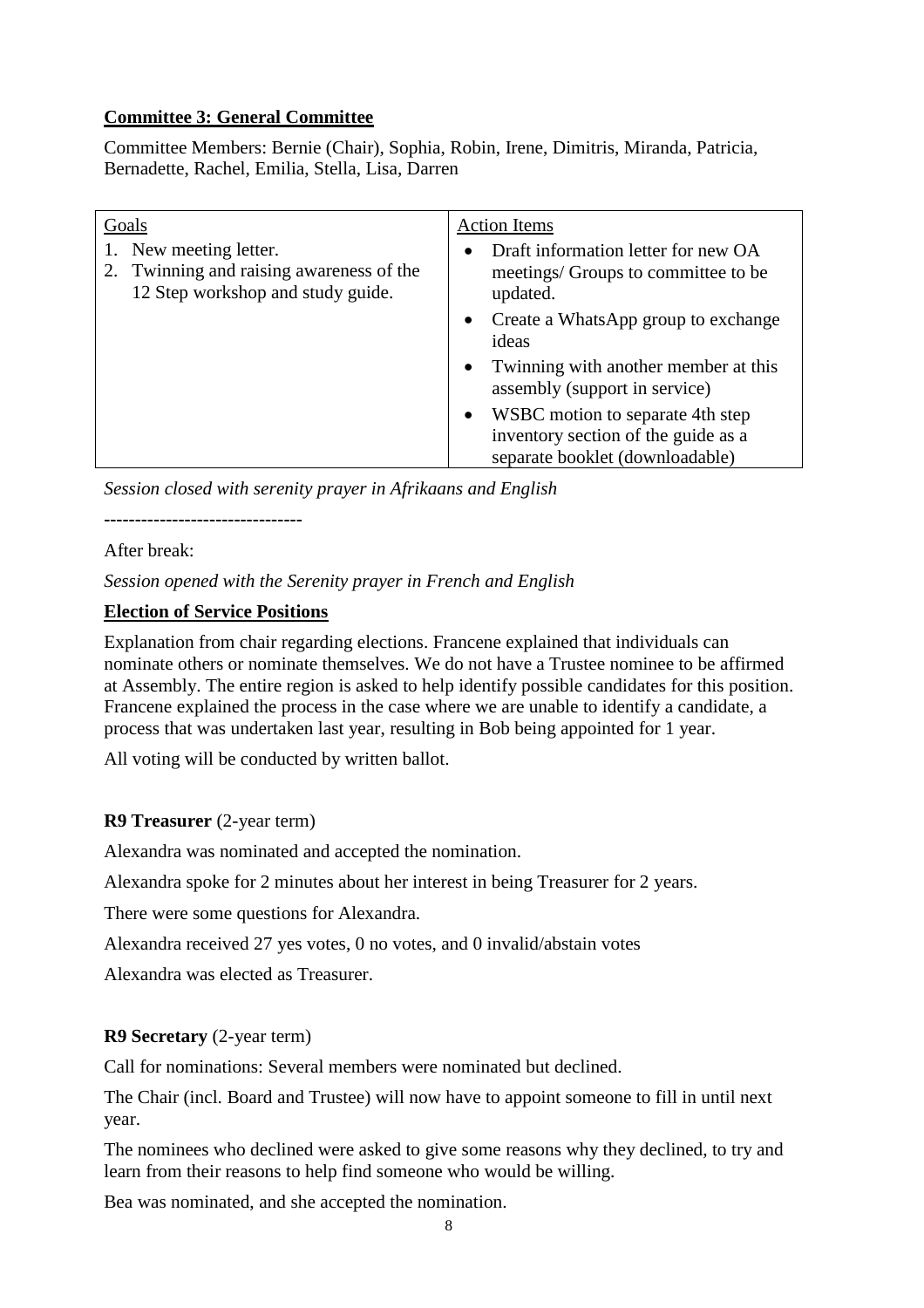Bea spoke for 2 minutes about her interest in being Secretary for 2 years. She mentioned that due to personal circumstances, she will only really be able to begin the position in a few months' time.

There were some questions for Bea.

Bea received 28 yes votes, 0 no votes, and 0 invalid/abstain votes

Bea was elected as Secretary.

#### **R9 Banker** (1-year term)

Anne was nominated and accepted the nomination. Anne spoke for 2 minutes about her interest in being Banker for 1 year. There were some questions for Anne. Anne received 27 yes votes, 1 no vote, and 0 invalid/abstain votes Anne was elected as Banker.

#### **WSBC R9 Delegates** (1 and alternate)

One application was received – Vasiliki from Greece. Vasiliki spoke for 2 minutes about her interest in serving in this capacity. There were some questions for Vasiliki. Vasiliki received 25 yes votes, 3 no votes, and 0 invalid/abstain votes Vasiliki was elected as WSBC Delegate.

**Committee Chairs** (Translations and General Committee) – 1-year terms

Chema was nominated for the position of **Translations** Committee Chair, and he accepted.

Chema spoke for 2 minutes about his interest in serving in this capacity.

There were some questions for Chema.

Chema received 28 yes votes, 0 no votes, and 0 invalid/abstain votes

Chema was elected as Translations Committee Chair.

Bernie was nominated for the position of **General** Committee Chair, and she accepted.

Bernie spoke for 2 minutes about her interest in serving in this capacity.

There were some questions for Bernie.

Bernie received 28 yes votes, 0 no votes, and 0 invalid/abstain votes

Bernie was elected as General Committee Chair.

A motion to destroy the ballots was proposed by Alexis and seconded by Ester. The motion was voted and passed.

-------------------------------------